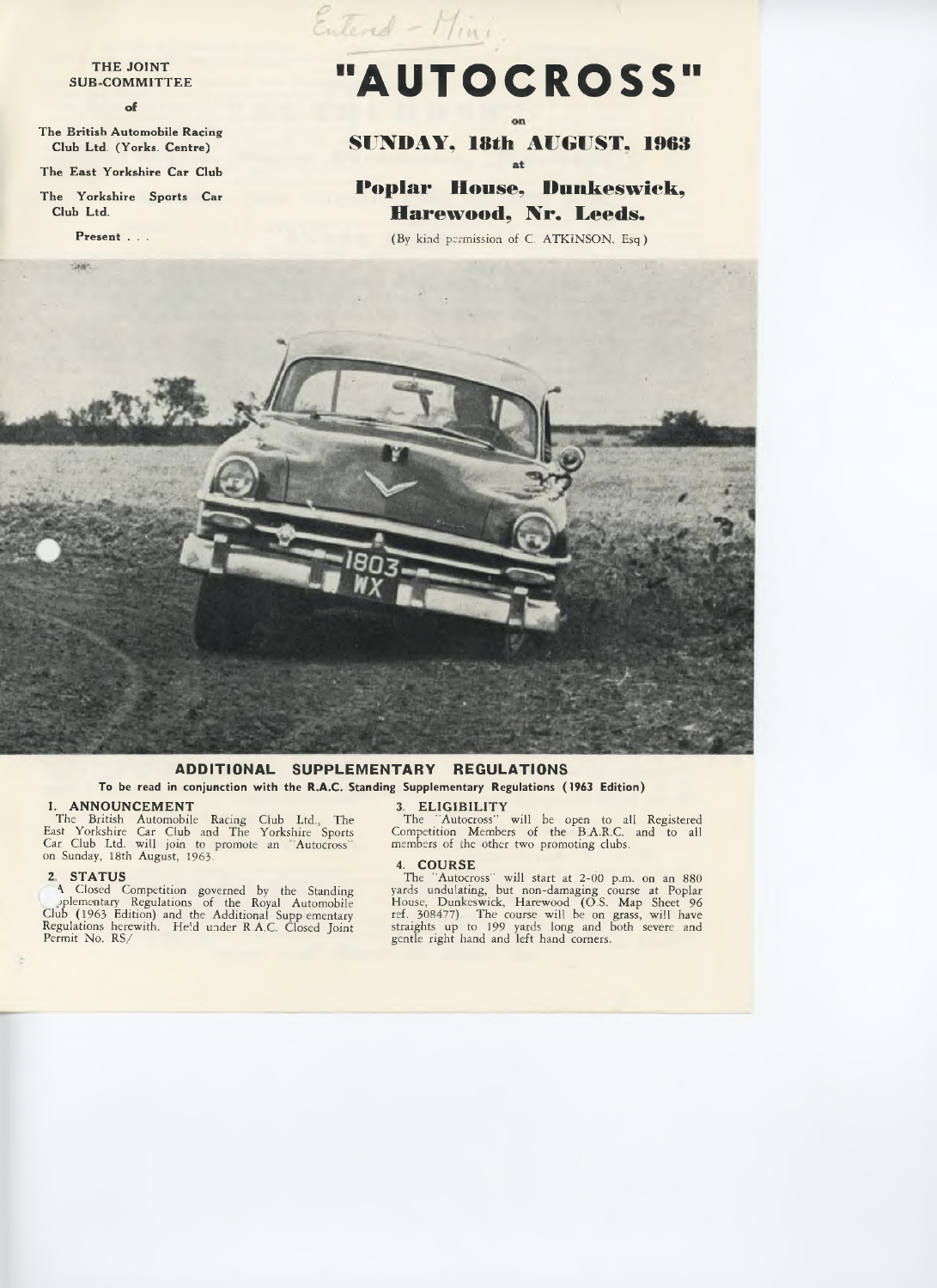### 5. **CLASSES** (S.S.R's A.10 Modified).

Competitors will be divided into the following<br>classes -<br>Class 1. Touring Cars B.M.C. Mini Cars.<br>Class 2. Touring Cars up to 1,350 c.c.<br>Class 3. Touring Cars 1,351 to 2,000 c.c.<br>Class 5. Sports Cars up to 1,150 c.c.<br>Class

- 
- 
- 
- 

Within c asses tuning, eagine modifications, transmission modifications, suspension modifications, supercharging, etc. will be permitted within the limits laid down in the leaflet "Speed Event classes 1963" obtainable from

In classes 1 to 4 inclusive, Touring Cars will run with all standard equipment, a full complement of seats and standard coachwork with the exception that air intakes, carburettor blisters, etc. are permitted.

All touring cars with modified or lightened coach-work will run in the appropriate sports car class.

In classes 5 to 8 inclusive, windscreens may be removed or be replaced by aero screens.

Cars fitted with engines not standard to their chassis may be moved into a different class. Four Wheel drive vehicles are not permitted unless the drive to the F ront wheels is locked out of action. Allocation of vehicles

Procedure determined by individual circumstances<br>are the determined by individual circumstances<br>and the guiding factor will be observance of the<br>spirit of these regulations. In all cases the<br>promoters reserve the final rig

It is emphasised that these classes do not con-<br>form to either appendix "C" or "J" of the Inter-<br>national Sporting Code and the definition of a<br>Touring Car, Sports Car and a Non-Series Produced<br>Car are at the discretion of

Each car may only be entered in its own correct capacity class. No car may be driven by more than two different entrants.

#### **6 AW AR DS**

The Awards will be:-<br>For the fastest time of the day  $-$  Special Award.

For the fastest time in each class  $-$ <br>1st Class Award.

For the second fastest time in each class  $-$ <br>2nd Class Award.<br>(Subject to 7 entries in class)

For the third fastest time in each class —<br>3rd Class Award.<br>(Subject to 12 entries in class)

For the best performance by a Lady Competitor  $-$  Ladies Award.

(Decided on a percentage basis of class f.t.d.)

No entrant may win more than one award with<br>one car.

Entrants must nominate on the entry form one<br>of the three promoting Clubs of which they are a<br>member. Awards will be bought by the Club nomi-<br>nated by each winner and presented at the Annual<br>Prize-giving of that Club. In t

## 7. ENTRIES (S.S.R's C7. Modified).

The maximum number of entries to be accepted will<br>be 75. Entries open on Saturday, 3rd August, 1963<br>and the list will close on Monday, 12th August, 1963<br>The entry fee will be 30/- per car and entries should<br>be sent to the

#### **8 OFFICIALS**

Clerk of the Course: M. S. Wilson.<br>Chief Marshal: R. Holroyd, "Whinburn",<br>Myddleton, Ilkley. Tel. Ilkley 394.<br>R.A.C. Scruttneers: S. H. Hanson and E. J. Toye<br>Timekeepers: R. L. Haley & H. J. A .Mauld.n.<br>Club Stewards: Mrs.

#### **9 RESULTS**

Results will be issued to all competitors on<br>duplicated sheets from the Clerk-of-the-Course'-<br>caravan near the Start approximately 15 minut<br>after the final competitor has made his last run.<br>Any protests must be made within

#### **10 PROCEDURE**

Cars will start singly. Timing will be electrical.<br>The course clear signal will be given by a Green<br>Light when competitors will start in their own<br>time. Times will be recorded from the front<br>wheels breaking a light ray at

#### **11. SCRUTINEERING & PRACTICE**

Scrutineering will commence at 10-00 a.m. and practice<br>will be from 10-30 a.m. until 1-00 p.m. Any Com-<br>petitor who has not signed-on and reported to<br>Scrutineers by 12 noon will be considered to have retired.<br>Any Competito